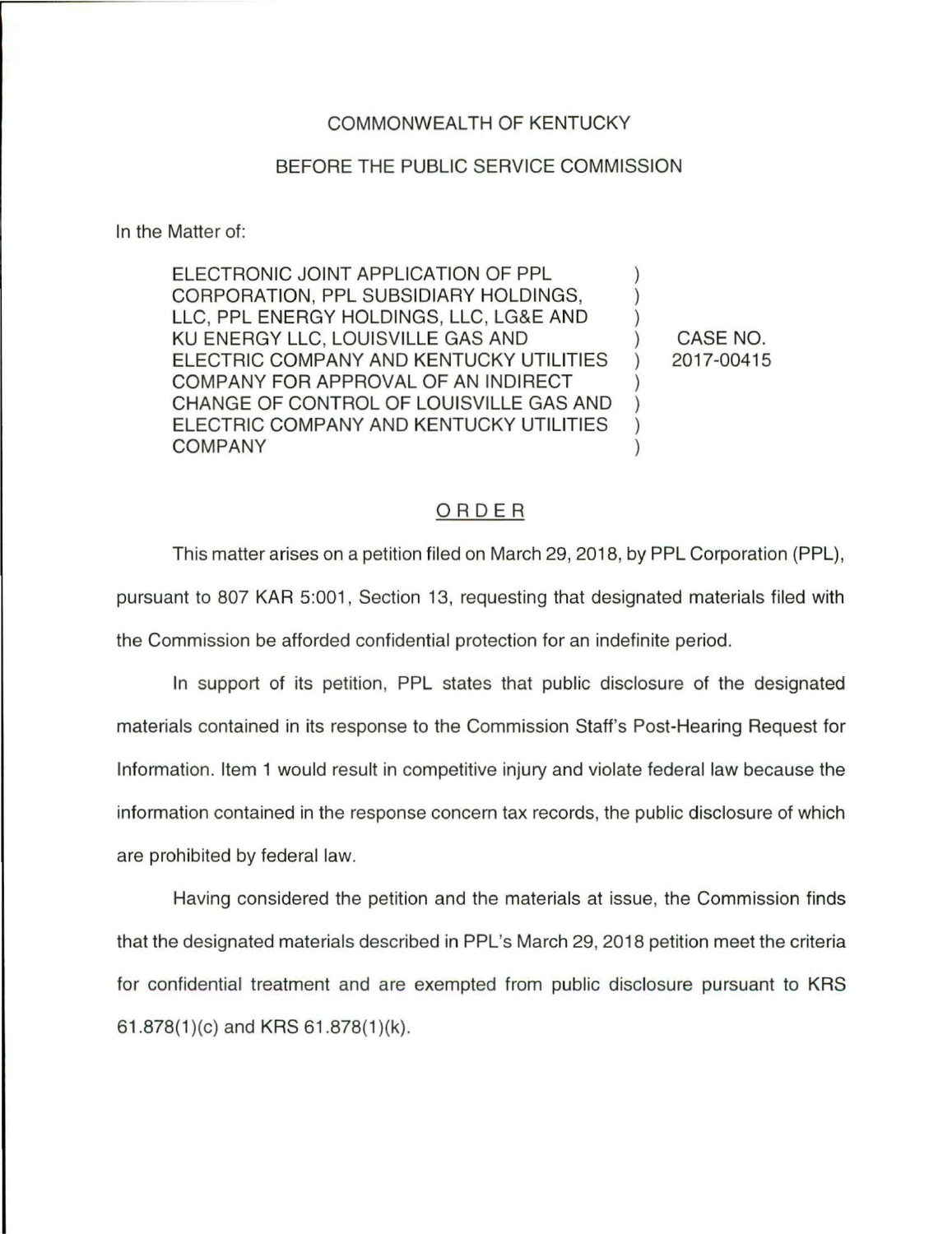IT IS THEREFORE ORDERED that:

1. PPL's March 29, 2018 petition for confidential protection is granted.

2. The designated materials shall not be placed in the public record or made available for public inspection for an indefinite period, or until further Orders of this Commission.

3. Use of the designated materials in any Commission proceeding shall be in compliance with 807 KAR 5:001, Section 13(9).

4. PPL shall inform the Commission if the designated materials become publicly available or no longer qualify for confidential treatment.

5. If a non-party to this proceeding requests to inspect the designated materials granted confidential treatment by this Order and the period during which the materials have been granted confidential treatment has not expired, PPL shall have 30 days from receipt of written notice of the request to demonstrate that the materials still fall within the exclusions from disclosure requirements established in KRS 61 .878. If PPL is unable to make such demonstration, the requested materials shall be made available for inspection. Otherwise, the Commission shall deny the request for inspection.

6. The Commission shall not make the designated materials available for inspection for 30 days following an Order finding that the materials no longer qualify for confidential treatment in order to allow PPL to seek a remedy afforded by law.

-2- Case No. 2017-00415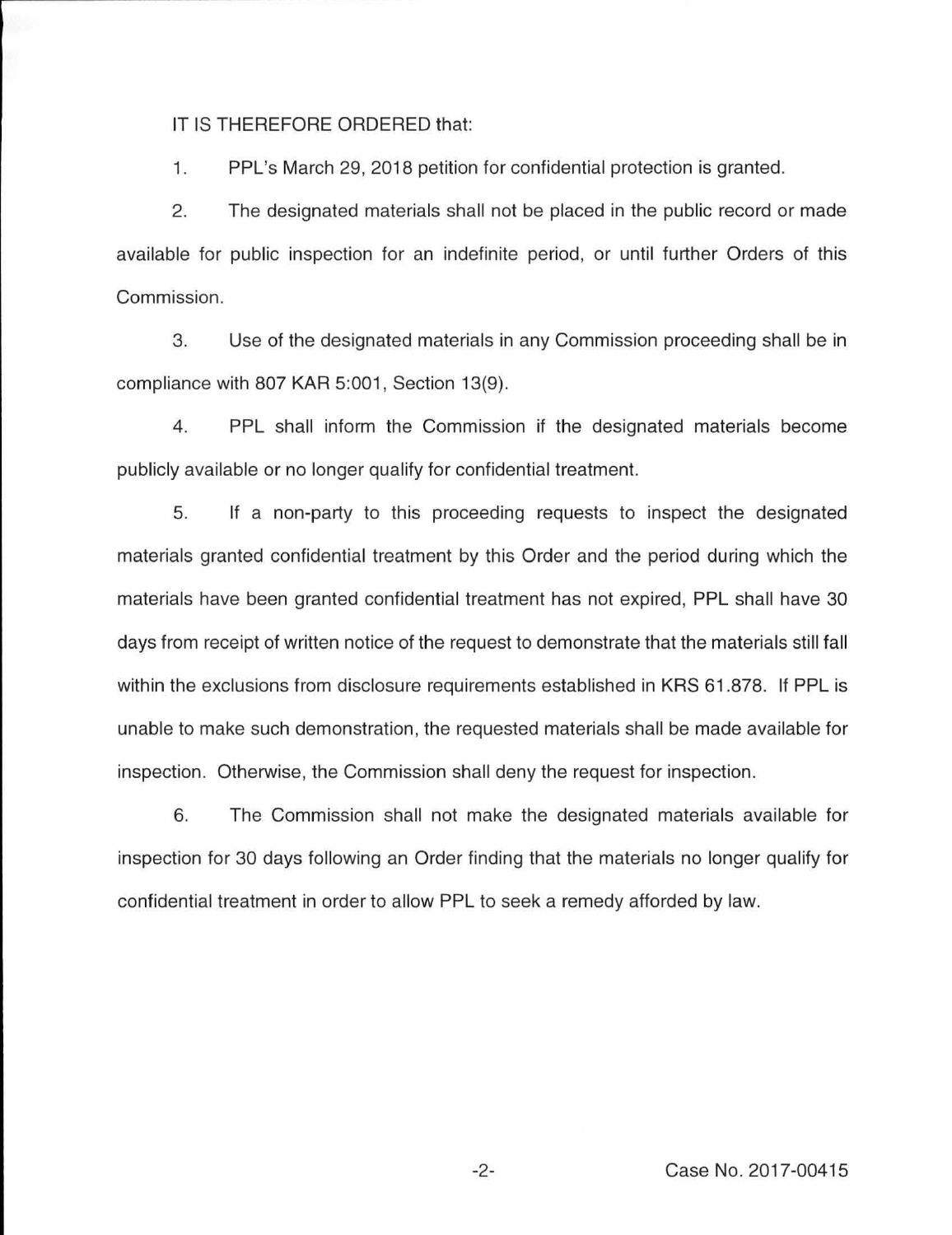By the Commission

 $\hat{\mathcal{A}}$ 

|                                              | <b>ENTERED</b> |  |
|----------------------------------------------|----------------|--|
| <b>JUN 13 2019</b>                           |                |  |
| <b>KENTUCKY PUBLIC</b><br>SERVICE COMMISSION |                |  |

**ATTEST**  $M$ **POZ Executive Director** 

Case No. 2017-00415